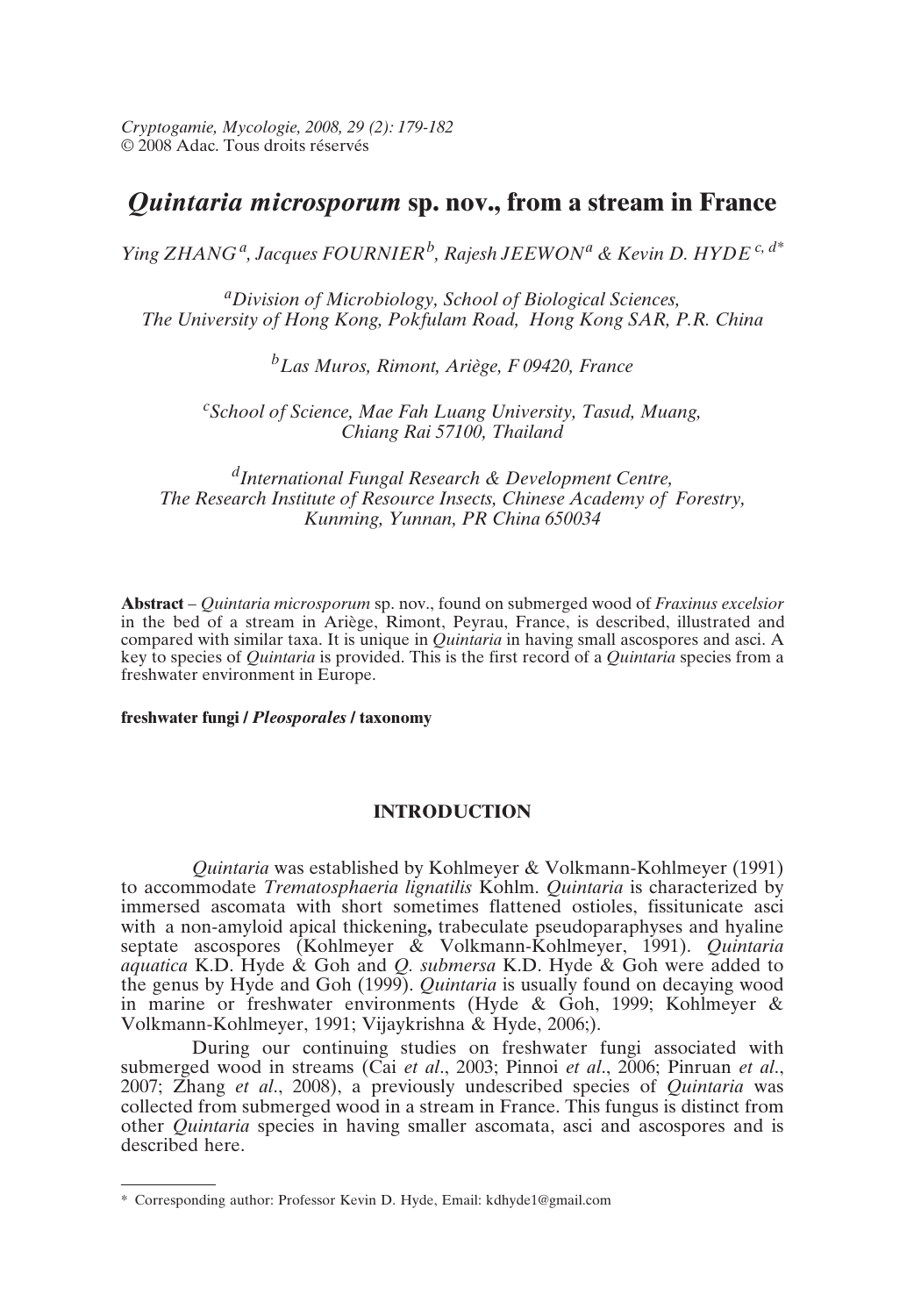## **MATERIALS AND METHODS**

Submerged wood samples of *Fraxinus excelsior* were collected in 2006 from Ruisseau de Peyrau (400m), Rimont, Ariège, France, and returned to the laboratory in Zip lock plastic bags. Ascomata were identified directly on natural wood without incubation. The samples were processed and examined following the method described in Tsui *et al*. (2000). Type specimens were deposited in IFRD (holotype). Observations and photographs were prepared from material mounted in water, in Melzer's reagent, in Congo red, in Indian ink, and in Cotton blue.

#### **Key to the species of** *Quintaria*

#### **TAXONOMY**

#### *Quintaria microsporum* Yin. Zhang, K.D. Hyde & J. Fourn. **sp. nov.** Figs 1-9

Etymology. – *microsporum*, referring to the small ascospores.

*Ascomata (240-) 340-390 µm alta, 300-400 µm longa, 210-270 crassa, immersa, ostiolata, apex fissura, brunnea vel nigra. Trabeculae usque 0.8 µm latae. Asci 90-133* <sup>×</sup> *11.5-15.3 µm, 8-spori, cylindrico-clavati, fissitunicati. Ascosporae 26-31* <sup>×</sup> *5-5.5 µm, bi-triseriatae, fusiformes, 5-7-septatae, hyalinae.*

Ascomata (240-) 340-390 µm high, 300-400 µm long, 210-270 wide, laterally compressed, subglobose to globose in frontal view, fusiform in sagittal section, loosely clustered, immersed, apex thickened, elongate in the axis of the wood fibres, 130-200 µm long, crest-like (Figs 1-3).

*Peridium*, 23-28 µm thick, up to 45 µm thick at the apex, composed of a few layers of small pseudoparenchymatous cells of *textura angularis* to compressed cells near the base, irregularly melanized, more heavily melanized at the apex (Fig. 4).

*Hamathecium* of dense, very long narrow trabeculate pseudoparaphyses 0.8 µm broad at apex, 2 µm at base, anastomosing between and above the asci, embedded in mucilage (Figs 5, 6). *Asci* 90-133 × 11.5-15.3 µm, 8-spored, clavate, with a narrowed, furcate pedicel, bitunicate but rather thin-walled, fissitunicate, with an inconspicuous ocular chamber, not bluing in Melzer's reagent (Fig. 9).

*Ascospores*  $26-31 \times 5-5.5 \mu m$ , 2-3-seriate, narrowly fusiform, hyaline, 5-7-septate, constricted at the medium septum, slightly constricted at other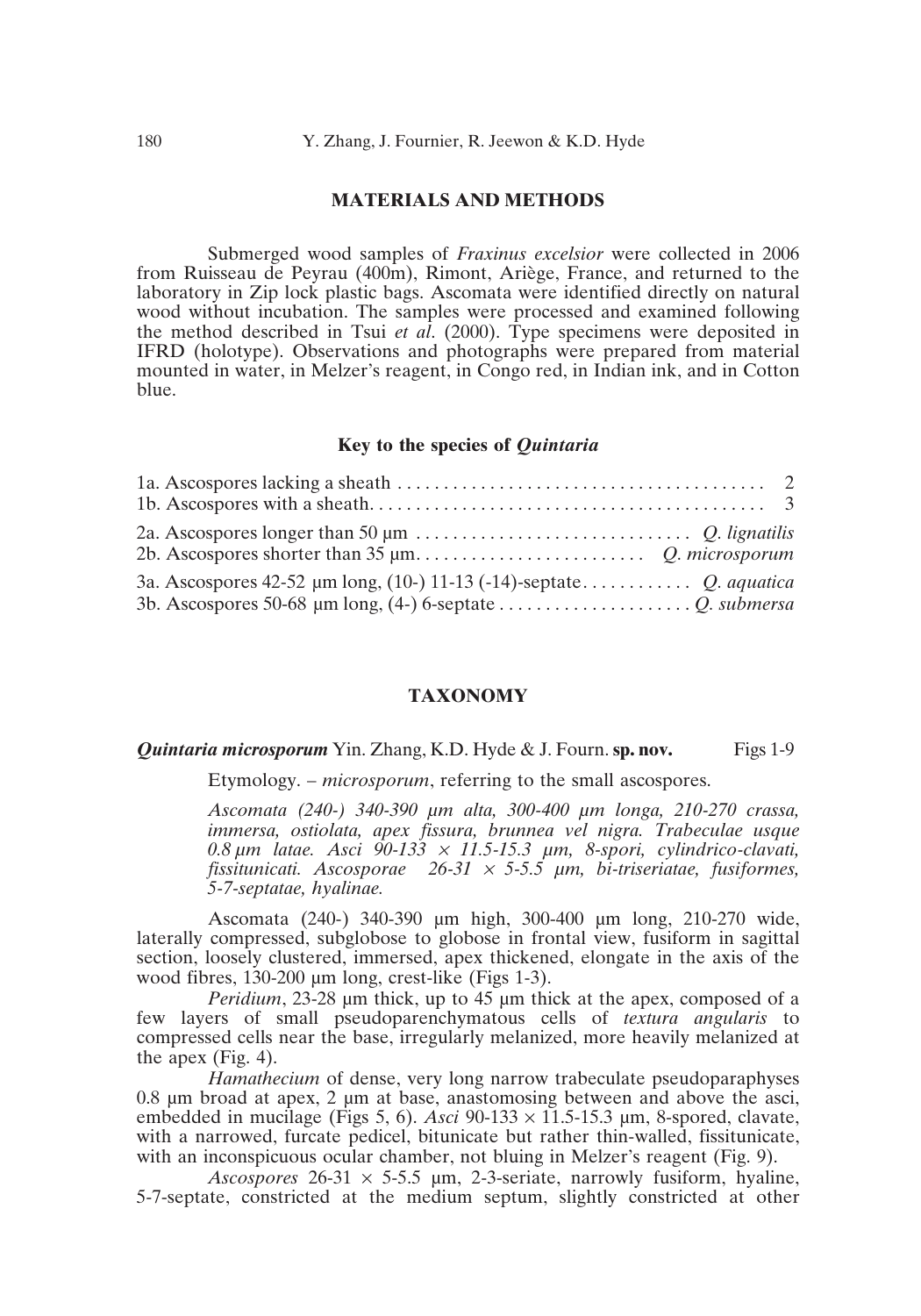

Figs 1-9. *Quintaria microsporum.* **1.** Ascoma on the host surface. **2-3.** Section of an ascoma. **4.** Section of the peridium comprising a few layers of compressed cells (sagittal section). **5-6.** Asci in trabeculate pseudoparaphyses. **7-8.** Ascospores. **9.** Inconspicuous apical structure. Scale bars: **1** = 400  $\mu$ m, **2**, **3** = 100  $\mu$ m, **4** = 50  $\mu$ m, **5, 6, 7** = 20  $\mu$ m. **8, 9** = 10  $\mu$ m.

septa, smooth, containing a large globule in each cell, no sheath or appendages observed in India ink (Figs 7, 8).

Type here designated. – France, Ariège, Rimont, Peyrau, ruisseau de Peyrau stream, on submerged wood of *Fraxinus excelsior* in the bed of a stream, July 2006, leg. Jacques Fournier (IFRD 10050, holotype) Mycobank n° MB 511978.

Habitat. – Saprobic on submerged wood of *Fraxinus excelsior*. Known distribution. – France.